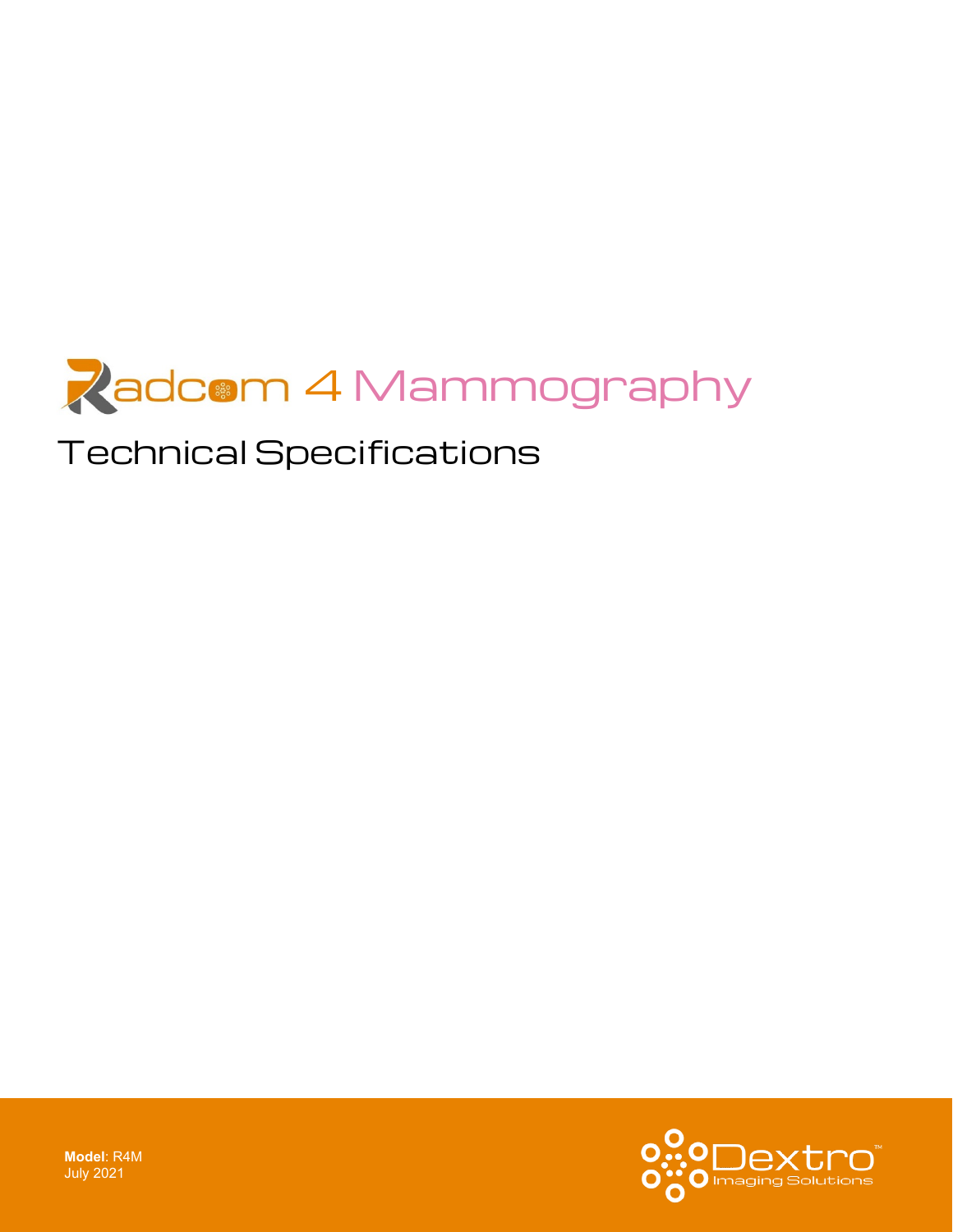## RadCom 4 Mammography Quad-PACS Workstation



### Client Centric, Results Driven

Empower your radiology workforce with the RadCom 4 Mammography Quad-PACS Workstation, designed and developed to meet your radiologists' workstation requirements for mammography and breast imaging, regardless of PACS clients or dictation systems.

### Inspired, Reliable Design

The RadCom 4 Mammography integrates seamlessly into your radiology reading environment with a durable mid tower chassis, certified components and multiple monitor configuration options, delivering reliable performance and peace of mind.

### Best-in-class Security

Every RadCom 4 Mammography provides secure, seamless access to your data – your most important asset.

### Easy Manageability

Dextro Imaging Solutions features help save your radiologists' time and increase IT efficiency. The RadCom 4 Mammography, featuring Hologic® systems compatibility, supports up to four PACS, consolidating up to four traditional workstations into one highly efficient, secure breast imaging workspace.

### A Single Point of Contact

The RadCom 4 Mammography includes Dextro Imaging Solutions' remote desktop support, providing your business with more flexibility – especially for hard-to-reach, remote locations.